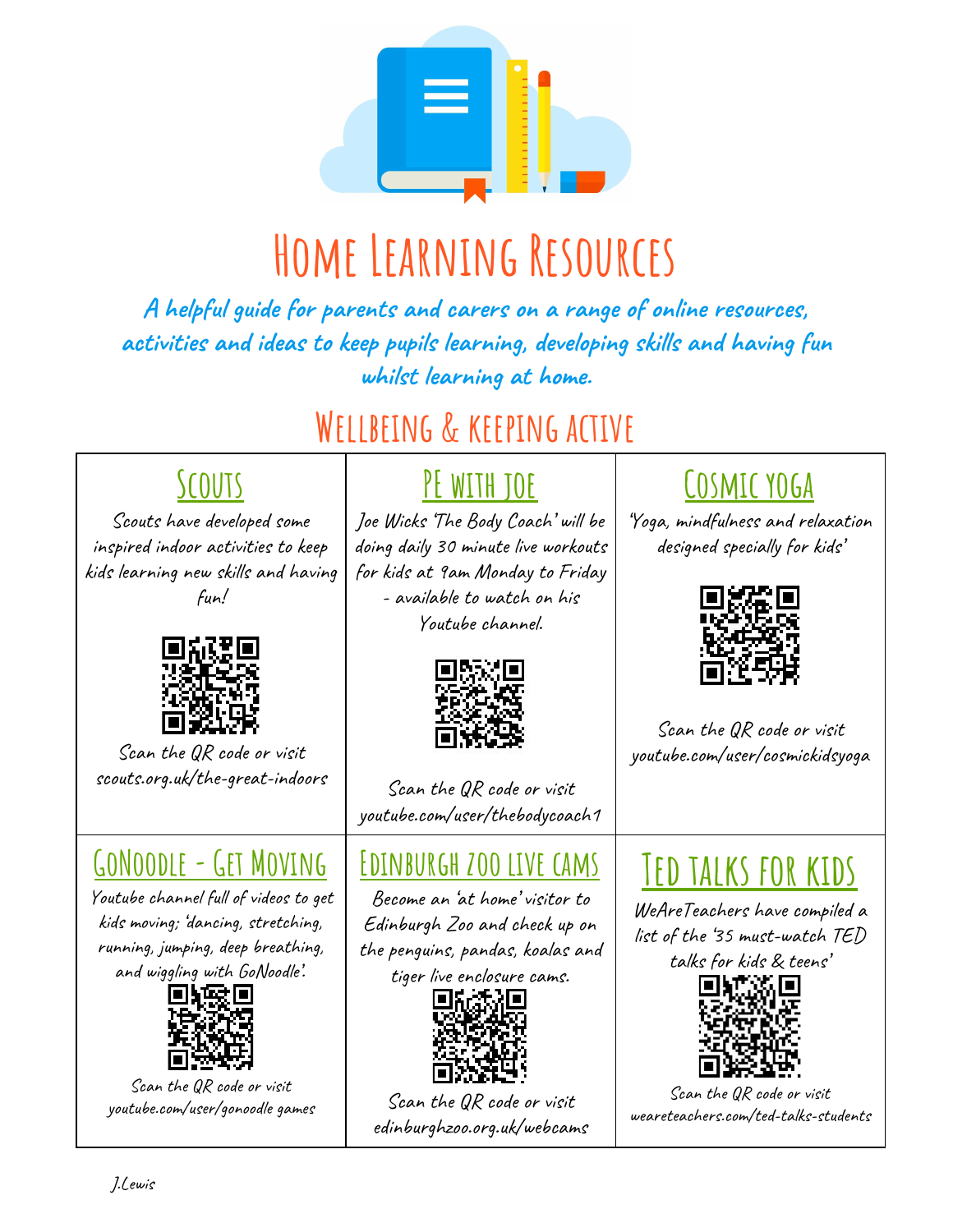### **Education & learning**

### **Twinkl**

A wide range of educational resources to support home learning made free with code **UKTWINKLHELPS**



Scan the QR code or visit twinkl.co.uk

### **First news**

A weekly newspaper aimed at 7-14 year olds to get kids talking about the news. 'Inside you'll find a mix of world and UK news, as well as fun stuff such as games and puzzles'. Free access for a limited time to help parents and children during



Scan the QR code or visit subscribe.firstnews.co.uk/free-download able-issue

### **Teacher's pet**

A website with free weekly downloadable at home learning packs every Friday for Early Years Foundation Phase, KS1/Y1 to 2, Lower KS2 & Upper KS2.



Scan the QR code or visit tpet.co.uk

# **Online read alouds**

WeAreTeachers have compiled a long list of authors who will be providing read alouds, drawing workshops and many more!



Scan the QR code or visit weareteachers.com/virtual-author -activities

### **Bbc bitesize**

A free online study support resource for Primary, SEcondary & Post-16 children.



Scan the QR code or visit bbc.co.uk/bitesize

# **Amazon audible**

During the time schools are closed, a collection of stories are available to stream on Amazon Audible to 'continue dreaming, learning and just being kids'



Scan the QR code or visit stories.audible.com/discovery